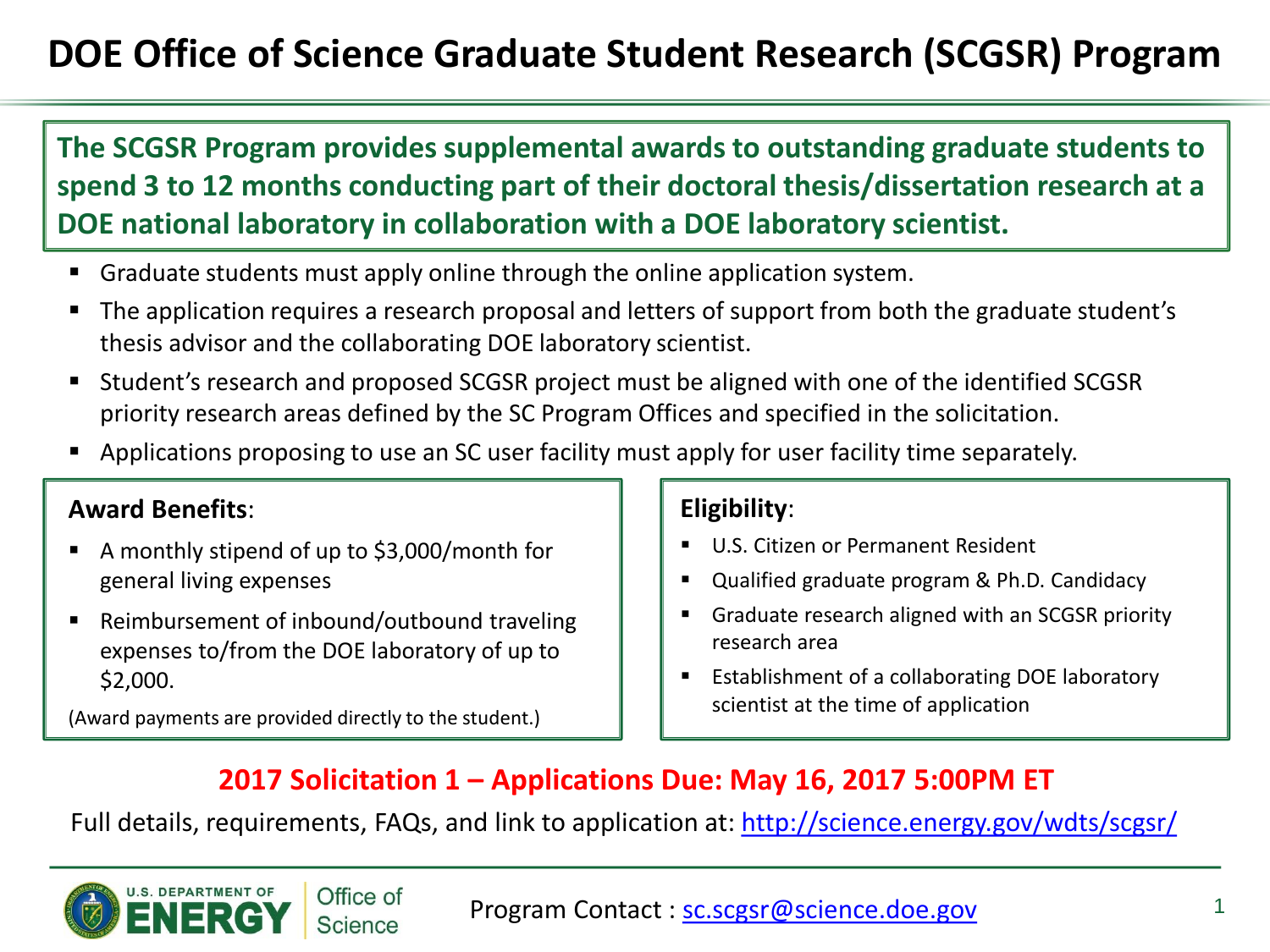#### Advanced Scientific Computing Research (ASCR)

- (a) Applied Mathematics
- (b) Computer Science
- (c) Next Generation Networking for Science
- (d) Research and Evaluation Prototypes

#### Basic Energy Sciences (BES)

- (a) Accelerator and Detector R&D
- (b) Nuclear Chemistry and Radiochemical Separations (*updated from "Heavy Element Radiochemistry"*)
- (c) Neutron Scattering Research and Instrumentation
- (d) Predictive Materials Science and Chemistry
- (e) Fundamental Electrochemistry related to Energy Transduction, Storage, and Corrosion
- (f) Crystal Growth
- (g) Ultrafast Materials and Chemical Sciences
- (h) Electron and Scanning Probe Microscopy Research and Instrumentation
- (i) Basic Geosciences
- (j) Gas Phase Chemical Physics
- (k) Radiation Effects in Materials
- (l) Catalysis Science with NMR Spectroscopy and Neutron Scattering
- (m) Highly Ionizing Radiation in Chemistry

#### Biological and Environmental Research (BER)

- (a) Computational Biology and Bioinformatics
- (b) Novel in situ Imaging and Measurement Technologies for Biological Systems Science (*updated from "Biological Imaging - Mesoscale to Molecules"*)



<http://science.energy.gov/wdts/scgsr/how-to-apply/priority-sc-research-areas/> 2

- (c) Plant Science for Sustainable Bioenergy (d) Soil Microbiology (e) Environmental Systems Science (f) Atmospheric System Research (g) Earth System Modeling
- (h) Regional and Global Climate Modeling

#### Fusion Energy Sciences (FES)

- (a) Burning Plasma Science & Enabling Technologies
- (b) Discovery Plasma Science

#### High Energy Physics (HEP)

- (a) Theoretical and Computational Research in High Energy Physics
- (b) Advanced Technology Research and Development in High Energy Physics
- (c) Experimental Research in High Energy Physics

#### Nuclear Physics (NP)

- (a) Medium Energy Nuclear Physics
- (b) Heavy Ion Nuclear Physics
- (c) Low Energy Nuclear Physics
- (d) Nuclear Theory
- (e) Nuclear Data and Nuclear Theory Computing
- (f) Isotope Development and Production for Research and Applications
- (g) Accelerator Research and Development for Current and Future Nuclear Physics Facilities